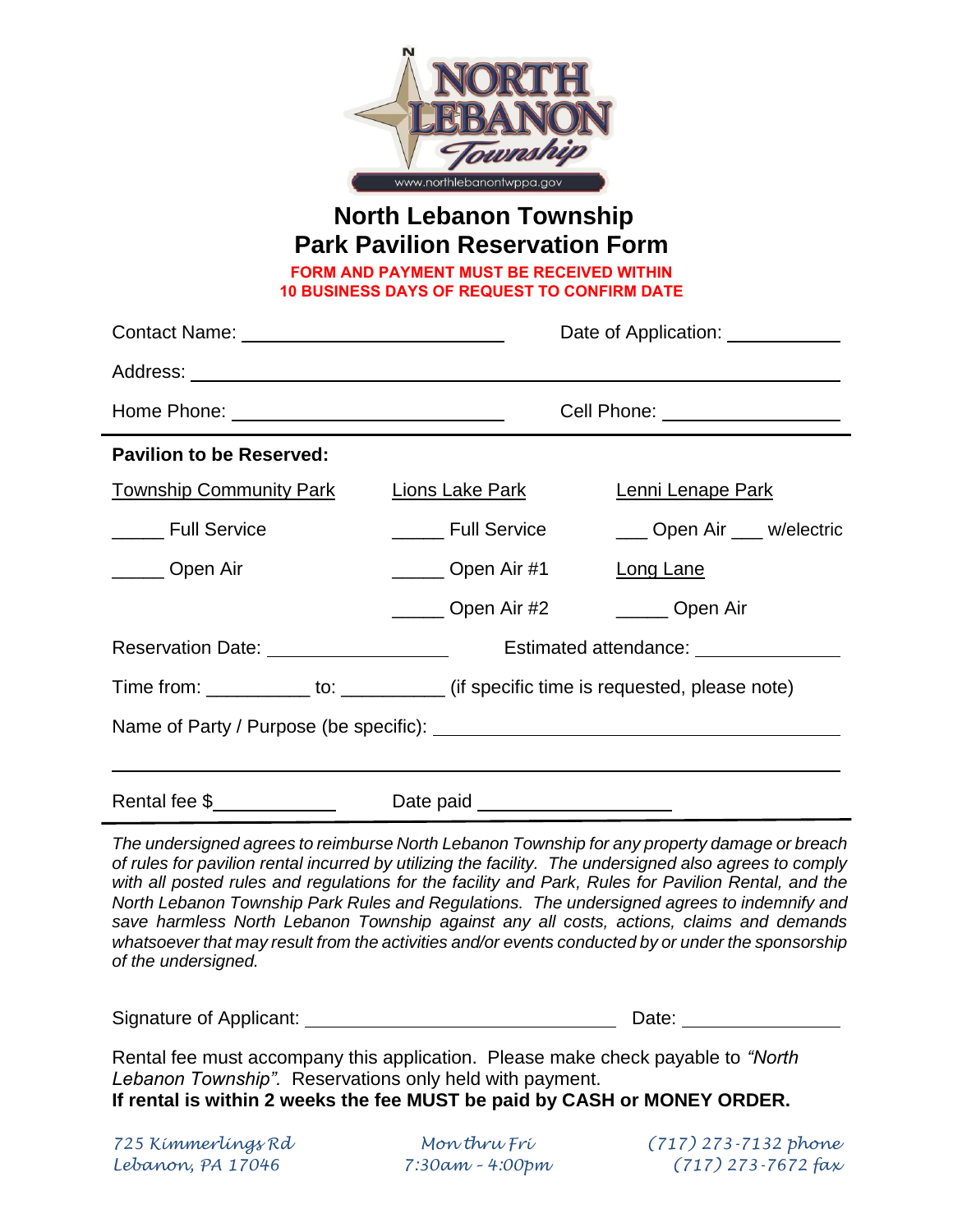#### **North Lebanon Township ~ Park Pavilion Reservation Form Responsibilities of Renting Party ~ Statement of Agreement**

Any party asking to use the facilities of the North Lebanon Township Parks are agreeing to be responsible for following the rules and regulations that have been established by the Parks and Recreation Board of the Township.

- ~~ Parking should only occur within designated parking areas. Please do not park or drive onto the grass or walking areas.
- $\sim$  All Township equipment (including sports equipment) MUST be returned to its original location. No tables may be moved from the pavilion area without previous permission from the Parks and Rec Board. If anything is found to be damaged, please report to the Township Office immediately or next business day.
- ~~ Please do not put tape, tacks, etc. on the posts, walls, doors, ceilings or any other part of the structure.
- ~~ Alcoholic beverages are not permitted anywhere in the parks. Individuals with alcoholic beverages are subject to a fine and immediate eviction from the park.
- ~~ No Smoking within playground areas as the parks are part of the *"Young Lungs at Play"* program.
- ~~ No "slip and slides" or other games which require excessive water usage are permitted.
- ~~ Any type of "special activities" must be approved prior to the occasion and may require certain conditions being met.
- ~~ Cancellations should be made at least 2 weeks before the event.
- ~~ All Parks close at dusk.

It is the responsibility of the individual reserving the pavilion to insure the premises are left in at least the same condition of cleanliness as it was before entering. This includes, but is not limited to:

- ~~ Placing all garbage/trash in the provided containers. Recycling is mandatory in North Lebanon Township. Please use the appropriate containers.
- ~~ Sweeping or cleaning any excessive dirt, litter, or spills. Pavilion area should be swept and clean of any trash or litter.
- ~~ Removing all decorations and disposing of properly.
- ~~ Returning all benches/tables and other equipment to their original location.
- ~~ Making sure all appliances are clean and turned off (where applicable).
- ~~ Turning off all lights (where applicable).
- ~~ Closing and locking all windows and doors (where applicable).

THE APPLICANT AGREES TO INDEMNIFY AND SAVE HARMLESS NORTH LEBANON TOWNSHIP AGAINST ALL COSTS, ACTIONS, CLAIMS AND DEMANDS, WHATSOEVER THAT MAY RESULT FROM THE ACTIVITIES OF THIS EVENT.

Signature of Applicant agreeing to the above:  $\Box$  Date:  $\Box$  Date:  $\Box$ 

The policy of the Parks and Recreation Board is **NO REFUNDS**.

All parties are expected to abide by the rules the Parks and Recreation Board has set forth. Anyone not following these guidelines risks losing the opportunity for any future rentals.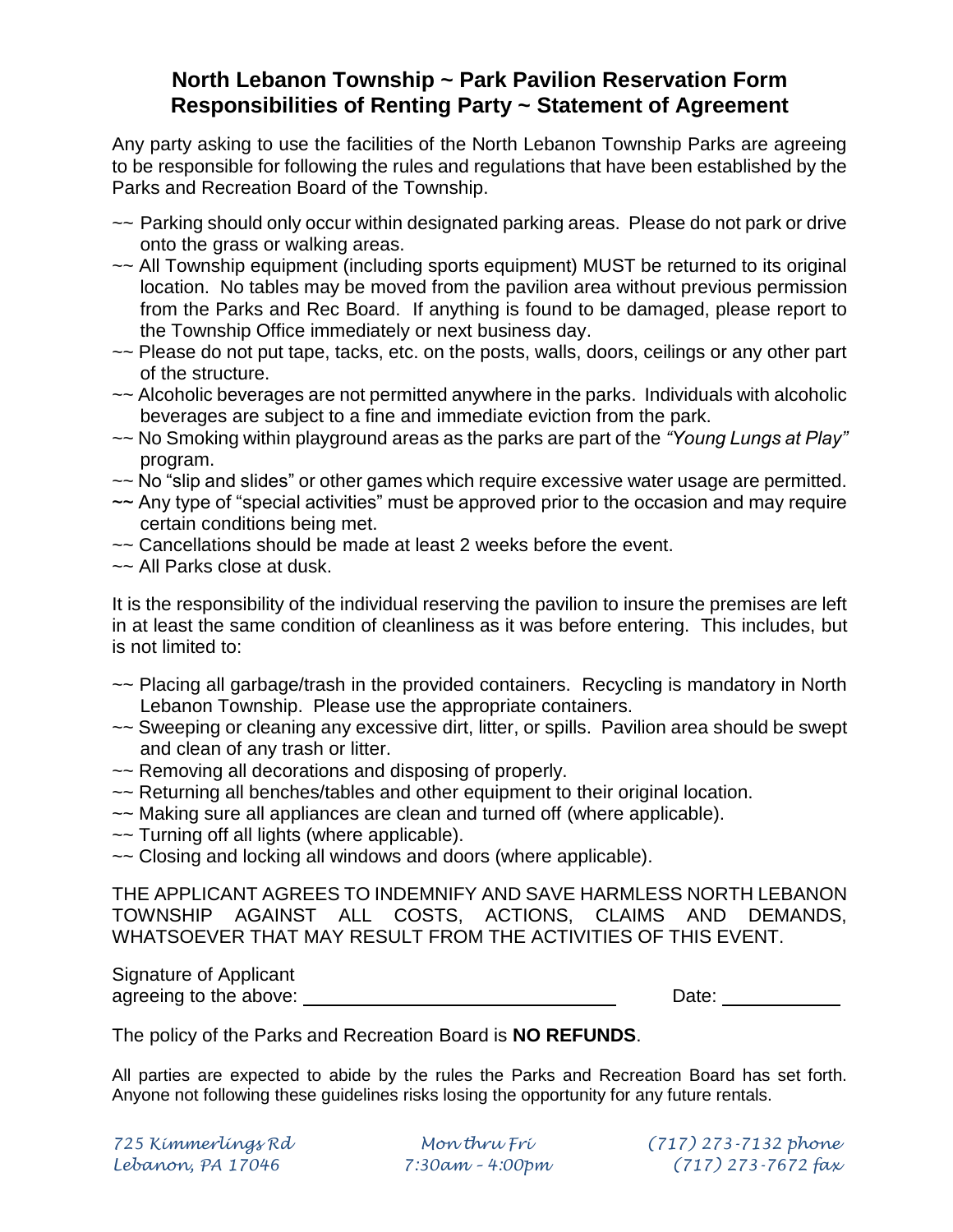# **Fee Schedule**

## **Pavilions with Full Kitchen Amenities**

Saturday, Sunday & Holidays Up to  $100$  people  $- $125$ 101 people and up  $- $175$ Weekdays (Mon. – Fri., not counting holidays) 8:00 am to 3:00 pm Up to 100 people  $-$  \$50 101 people and up  $- $75$ After 3:00 pm Up to  $100$  people  $- $80$ 101 people and up  $- $110$ 

### **Open Air Pavilions**

|                             |      | Without Electric* With Electric (Lenni) |
|-----------------------------|------|-----------------------------------------|
| Saturday, Sunday & Holidays |      |                                         |
| All day                     | \$50 | \$75                                    |
| Weekdays (Mon. - Fri.)      |      |                                         |
| 8:00 am to 3:00 pm          | \$25 | \$50                                    |
| After 3:00 pm               | \$40 | \$65                                    |

\* Any Rental for "NO electric" cannot be changed to "WITH electric" (if not done during business hours prior to the day of the rental) unless the renting party is willing to pay the difference in fee between non-electric and electric AND the 3 hour minimum call out time for the employee to return to the rental pavilion at the listed WAGE rate in the Township Fee Schedule.

- The fees listed above include the use of the pavilion, shared use of the recreational areas and bathroom facilities. Please note authorized township recreational programs have priority for sports field use.
- Please supply your own hand soap. Electric hand dryers are located in the restrooms.
- *Fees are subject to change.*

#### **PLEASE NOTE: NO REFUNDS**